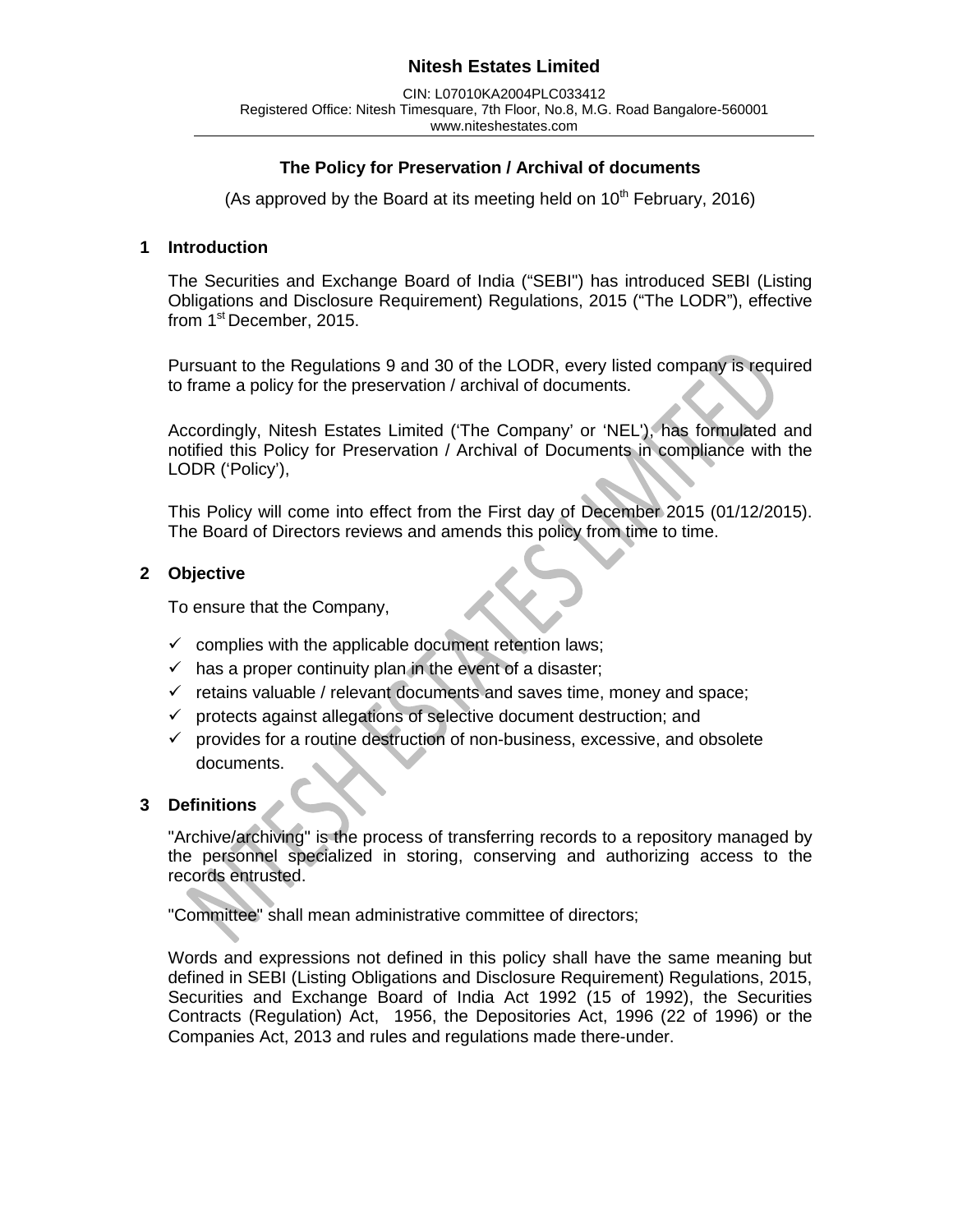#### **4 Classification of Documents to be preserved/retained**

Based on the recommendation of the management of the Company, the Board of Directors has classified the following documents to be retained and preserved for posterity.

- •: Documents that need to be preserved /retained permanently
- •:• Documents that may be preserved / retained for a period of 8 years

#### **5 Document retention**

Any document that is required to be maintained by law should be retained for the time and in the form that is mandated by law. The period of retention listed in the schedule is based on the time limits for potential judicial claims and aims to draw sensible conclusions as to how long keeping the records will protect the Company. In general, documents that are not subject to a retention requirement should be kept long enough to accomplish the task for which they were generated.

Where the recommended retention period given is eight years, this is based on the eight year time limit within which legal proceedings must be commenced. Where documents may be relevant to a contractual claim, it is recommended that these be retained for at least the corresponding eight year limitation period.

Each record of information should entail identifying when the retention period of each record is due to expire and taking immediate action to ensure its destruction in a proper and secure manner.

The Company has a legal duty to retain relevant documents which it knows or believes may be relevant to any legal action.

### **6 Roles and responsibilities**

Ultimate responsibility for determining whether to retain or dispose or archive of specific documents rests with the board or administrative committee thereof (the board). The board may delegate the operational aspects of this function to one or more senior management personnel (SMP) of the Company.

The internal legal department can advise on whether minimum retention periods are prescribed by law, and whether retention is necessary to protect the Company's position where the likelihood of a claim has been identified by the board.

The legal department cannot be expected to possess the operational or background knowledge required to assess whether a particular document may be required by the Company. This is the responsibility of the SMPs or HODs concerned.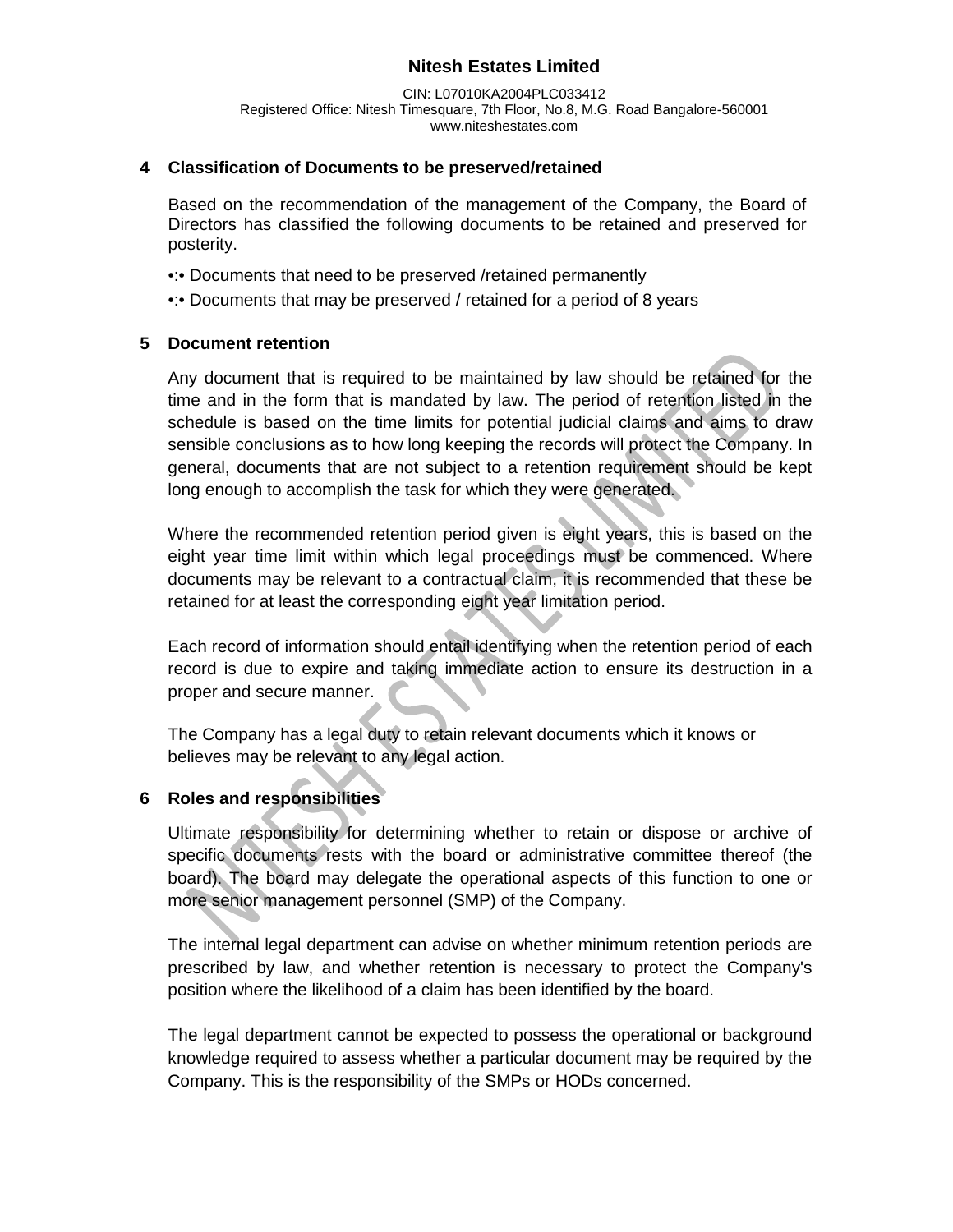### **7 Storage and Archival of Records**

Important original documentation shall be kept in a secure location

A record that is no longer required by the unit, department, or division in which it originated or was received, and that has permanent legal, institutional, or historical value, to be archived.

Hard copies or scanned copies of documentation beyond its operational date may be kept onsite for reference purposes.

Electronic data shall be backed-up by the IT department and the back-up files shall be kept at an offsite location.

Copies of all material disclosures made to the stock exchanges under Regulation 30 of the Regulations (Disclosed Information) shall be hosted on the website of the Company for a minimum period of 5 years. After a period of 5 years from the date of filing the records or documents with the stock exchanges, the copies of such records or documents shall be archived from the website of the Company. Any one intending to review the Disclosed Information after 5 (five) years may write to the Compliance Officer of the Company.

#### **8 Litigation**

All electronic and paper document destruction should automatically be suspended when a lawsuit, claim or government investigation is pending, threatened or reasonably foreseeable. In the case of electronic destruction, the IT department is responsible for ensuring that any automatic destruction programme is disabled.

#### **9 Document destruction**

When information reaches the expiry date for retention, ensure that ALL copies of that information are permanently destroyed. Where information is held in more than one media the information must be removed from all record systems, for example, paper copies - shredded; electronic copies — completely destroyed from any memory source or other media.

All documents, including electronic documents, that are no longer relevant to the Company's business, should be destroyed every thirty (30) days. Drafts of documents that have been finalised should not be retained, unless a SMP or HOD advises otherwise.

#### **10 Method of disposal**

The Company should follow these guidelines:

— Documents should be destroyed on site, using the shredders.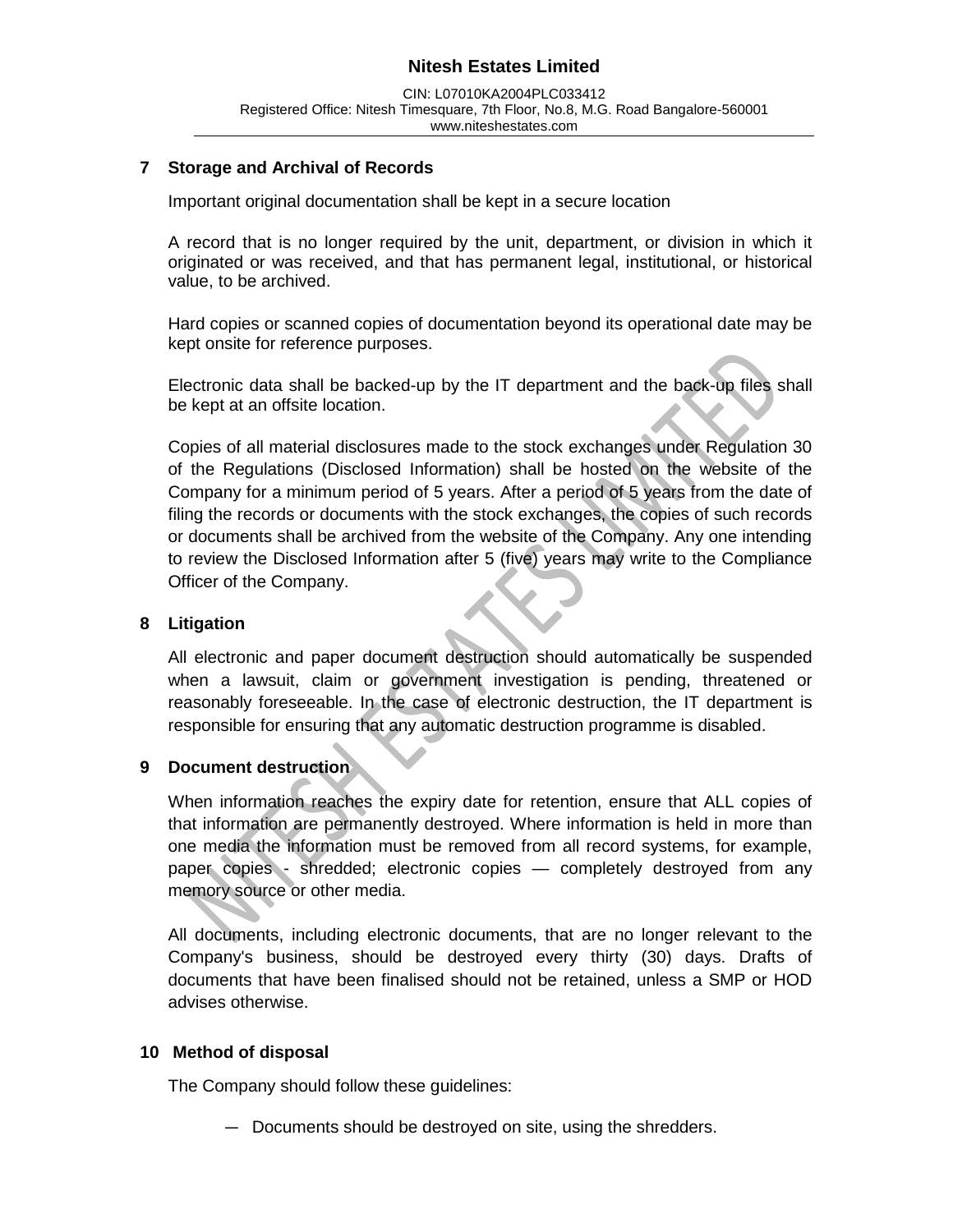CIN: L07010KA2004PLC033412 Registered Office: Nitesh Timesquare, 7th Floor, No.8, M.G. Road Bangalore-560001 www.niteshestates.com

- steps should be taken to make data virtually impossible to retrieve;
- If data is no longer relevant it should be deleted after thirty (30) days and if data is relevant it should be backed up and stored offsite. If in doubt further advice should be sought from the SMP or IT department.
- wherever practicable, disposal should further recycling, in-line with the Company's commitment to sustainable development and promoting an alternative waste disposal strategy.

Disposal of significant documents should be documented by the relevant HODS by keeping a record of the document disposed of, the date and method of disposal, and who authorised disposal.

### **11 Amendment**

The Board has the right to amend or modify this Policy in whole or in part, at any time, without assigning any reason whatsoever, subject, however, to the condition that such alterations will be in consonance with the provisions of the applicable Law.

### **APPENDIX**

### **12 Type of Record**

- 1 Accounting and Finance records including Annual Financial statement
- 2 Insurance Records
- 3 Tax records
- 4 Contracts entered into by the Company including Marketing Contracts
- 5 Corporate Records including Certificate of Incorporation, Listing Agreement and other approvals from other statutory authorities.
- 6 Legal Files and Records
- 7 Property Records
- 8 Payroll Records
- 9 Pension and retirement related Records
- 10 Personnel and HR Records
- 11 Electronic Documents including email retention and back up
- 12 Correspondence and Internal Memorandum & Miscellaneous Records

### **1. Accounting and Finance records including Annual Financial statements**

| <b>Record Type</b>                                                                           | <b>Retention Period Responsibilit</b> |                         |
|----------------------------------------------------------------------------------------------|---------------------------------------|-------------------------|
| Accounts Payable ledgers and schedules - in<br>system                                        | 8 Years                               |                         |
| Accounts Receivable ledgers and schedules -<br>in system                                     | 8 Years                               | Finance and<br>Accounts |
| Annual Audit Reports and Financial<br><b>Statements</b>                                      | Permanent                             | Department              |
| Annual Audit Records, including work papers<br>and other documents that related to the audit | 8 years after<br>completion of audit  |                         |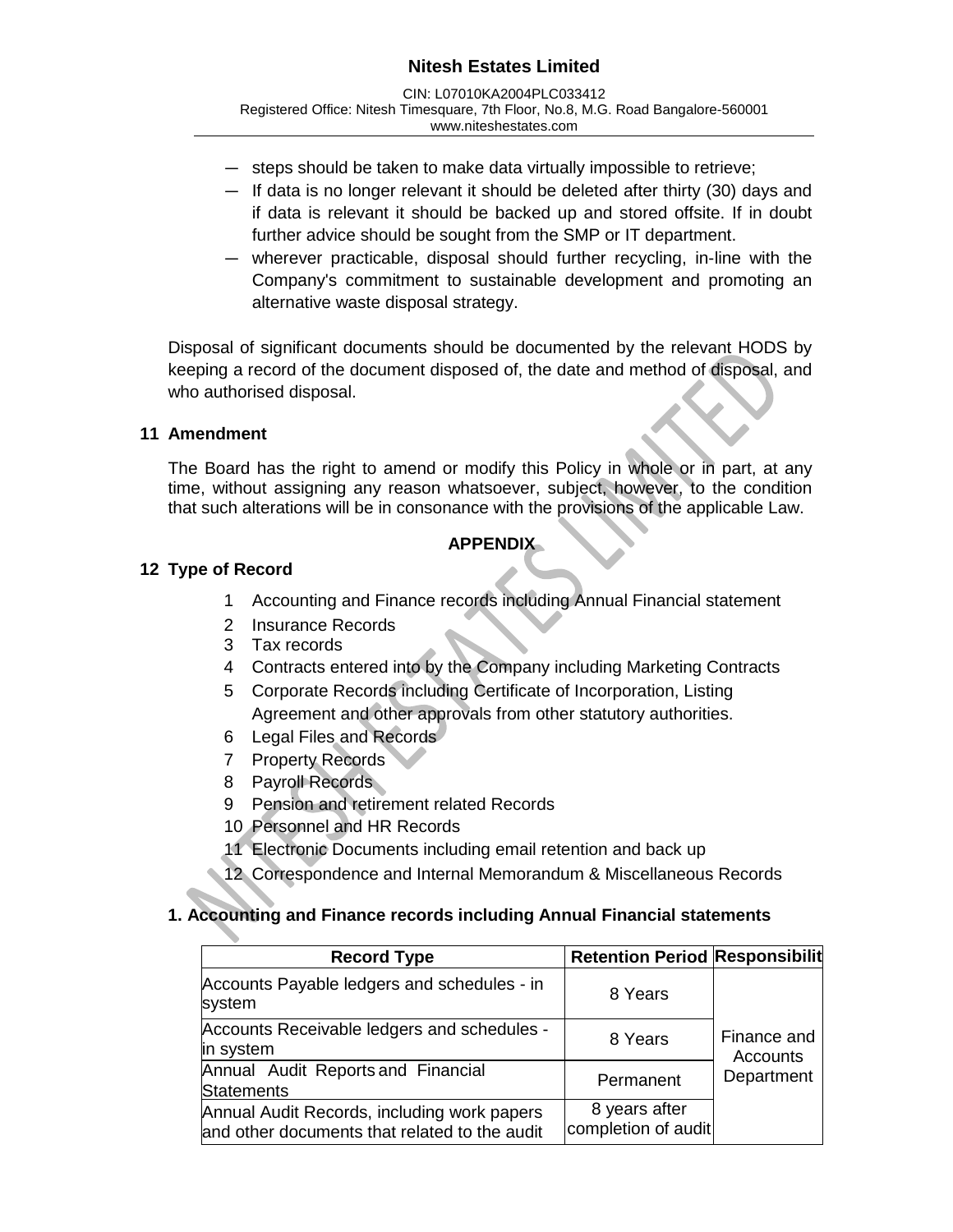CIN: L07010KA2004PLC033412 Registered Office: Nitesh Timesquare, 7th Floor, No.8, M.G. Road Bangalore-560001 www.niteshestates.com

| <b>Bank Statement and Cancelled Cheques</b>                   | 8 years                                         |                                       |
|---------------------------------------------------------------|-------------------------------------------------|---------------------------------------|
| <b>Employee Expense Reports</b>                               | 8 years                                         |                                       |
| General Ledger                                                | Permanent                                       |                                       |
| Interim Financial Statements                                  | 8 years                                         |                                       |
| Notes Receivable ledgers and schedules                        | 8 years                                         |                                       |
| llnvestment Records                                           | Permanent                                       |                                       |
| Security deposit receipt copies                               | 8 years after<br>termination of the<br>contract | Finance and<br>Accounts<br>Department |
| Inventory ledger & inventory related documents<br>(in system) | 8 Years / 3 years<br>(hard copies)              |                                       |
| Purchase day book in system                                   | 8 Years                                         |                                       |
| Sales day book in system                                      | 8 Years                                         |                                       |
| Cash book & related documents                                 | 8 Years / 3 years<br>(hard copies)              |                                       |
| Fixed assets register in system                               | 8 Years                                         |                                       |
|                                                               |                                                 |                                       |

| <b>Record Type</b>                                                                       | <b>Retention Period Responsibili</b> |                                                               |
|------------------------------------------------------------------------------------------|--------------------------------------|---------------------------------------------------------------|
| Land documents - sale/purchase deeds                                                     | Permanent                            | <b>Business</b><br><b>Development</b><br>/Legal<br>Department |
| Central excise documents (including duplicate<br>for transporter copy of bills)          |                                      |                                                               |
| Sales tax documents (including original for<br>buyer bills) copy of Income tax documents | 5 years after<br>assessment          | Finance and<br>Accounts<br>Department                         |
| General Agreements (including loan<br>documents)                                         | 8 years (after<br>expiry)            |                                                               |

# **2. Insurance Records**

| <b>Record Type</b>                                                                        | <b>Retention Period</b> | <b>Responsibility</b>          |
|-------------------------------------------------------------------------------------------|-------------------------|--------------------------------|
| <b>Annual Loss Summaries</b>                                                              | 8 Years                 |                                |
| <b>Audits and Adjustments</b>                                                             | 8 Years                 |                                |
| Claim Files (Including correspondence,<br>medical records, injury documentation,<br>etc.) | Permanent               | Finance and<br><b>Accounts</b> |
| Group Insurance Plans - Active                                                            | 8 years                 | Department                     |
| <b>Group Insurance Plans - Retirees</b>                                                   | Permanent               |                                |
| Insurance Policies for the Company                                                        | Permanent               |                                |
| Journal Entry Support Data                                                                | 8 years                 |                                |
| <b>Releases and Settlements</b>                                                           | Permanent               |                                |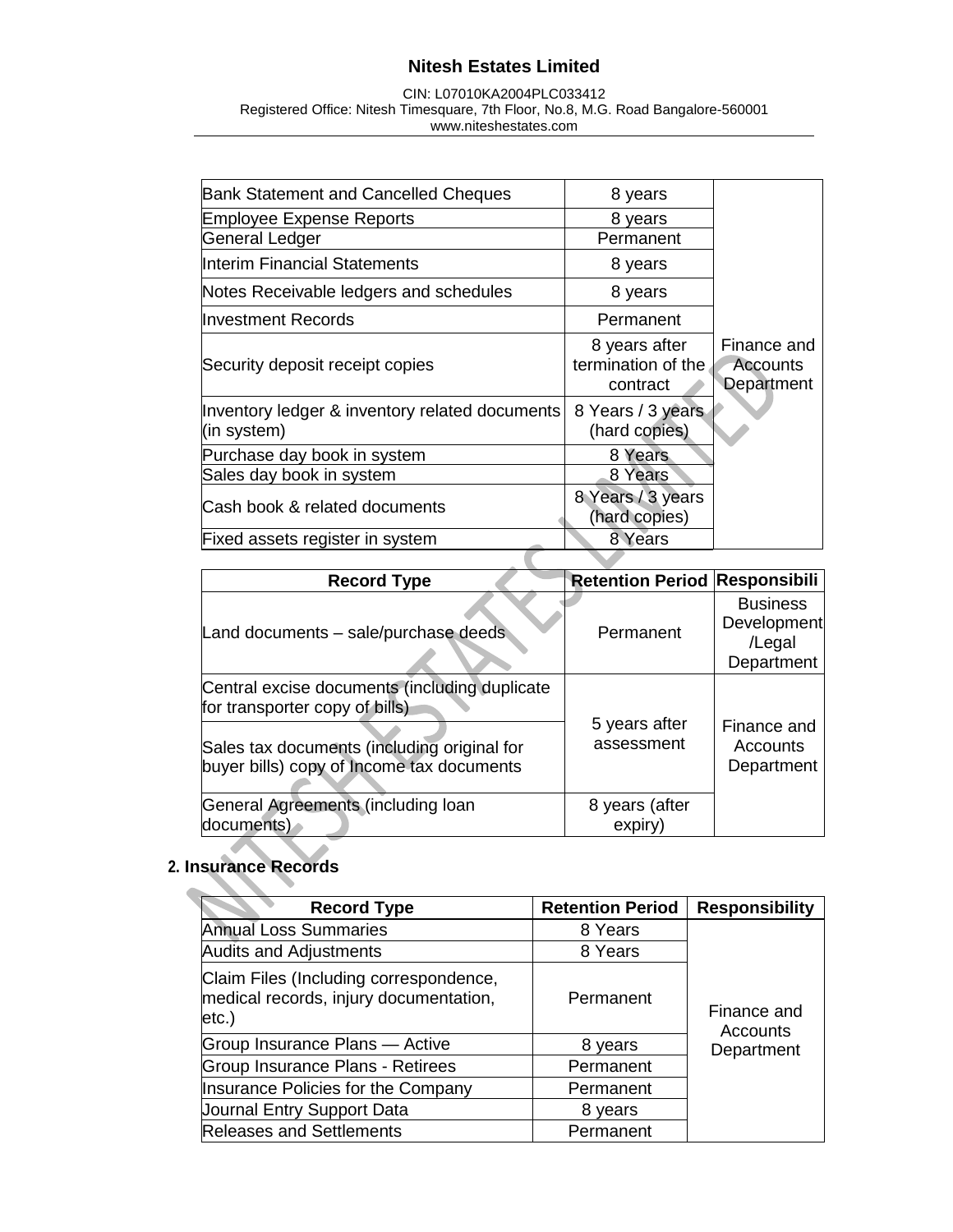#### CIN: L07010KA2004PLC033412 Registered Office: Nitesh Timesquare, 7th Floor, No.8, M.G. Road Bangalore-560001 www.niteshestates.com

### **3. Tax records**

| <b>Record Type</b>                         | <b>Retention Period</b> | <b>Responsibility</b> |
|--------------------------------------------|-------------------------|-----------------------|
| <b>Tax-Exemption Documents and related</b> | Permanent               | Finance and           |
| correspondence                             |                         | Accounts              |
| <b>Excise Tax records</b>                  | Permanent               | Department            |
| Payroll Tax records                        | 8 years                 |                       |
| Tax Bills, Receipts, Statements            | 8 years                 |                       |
| Tax Returns — Income, Franchise,           | Permanent               |                       |
| Tax work software packages - Originals     | 8 years                 |                       |
| Sales Tax Records                          | 8 years                 |                       |
| Annual Information Returns — State and     | Permanent               |                       |
| Central                                    |                         |                       |
| <b>Service Tax Records</b>                 | 8 years                 |                       |
| <b>Tribunal Rulings</b>                    | Permanent               |                       |

# **4. Contracts entered into by the Company including Marketing Records**

| <b>Record Type</b>                                                             |     |                                                         | <b>Retention Period</b> | <b>Responsibility</b>   |
|--------------------------------------------------------------------------------|-----|---------------------------------------------------------|-------------------------|-------------------------|
| Contracts<br>Correspondence<br>contract and all other supportive<br>documents) | and | Related<br>(including any proposal that resulted in the | 8 years                 |                         |
|                                                                                |     | Contracts with PR / Advertising Agencies                | 8 years                 | Marketing<br>Department |

**5. Corporate Records including Certificate of Incorporation, Listing Agreement and other approvals from other statutory authorities.**

| <b>Record Type</b>                                                                                   | <b>Retention Period</b>     | <b>Responsibility</b> |
|------------------------------------------------------------------------------------------------------|-----------------------------|-----------------------|
| Corporate Records (certificate of<br>commencement of business, listing                               | Permanent                   |                       |
| common seal, minutes book of board and<br>committees thereof, annual reports originals,<br>approvals |                             |                       |
| ROC Filings and Stock Exchange                                                                       | 8 years from the            |                       |
| physical and Electronic form                                                                         | date of filing              | Secretarial           |
| <b>FEMA/ RBI related documents and filings</b>                                                       | Permanent                   | Department            |
| Register of Members commencing from the                                                              | Permanent                   |                       |
| date of registration of the Company                                                                  |                             |                       |
| Index of members                                                                                     | Permanent                   |                       |
| By laws and Amendments                                                                               | Permanent                   |                       |
| <b>Register of Debenture Holders</b>                                                                 | 8 years after the           |                       |
| Index of Debenture Holders                                                                           | redemption of<br>debentures |                       |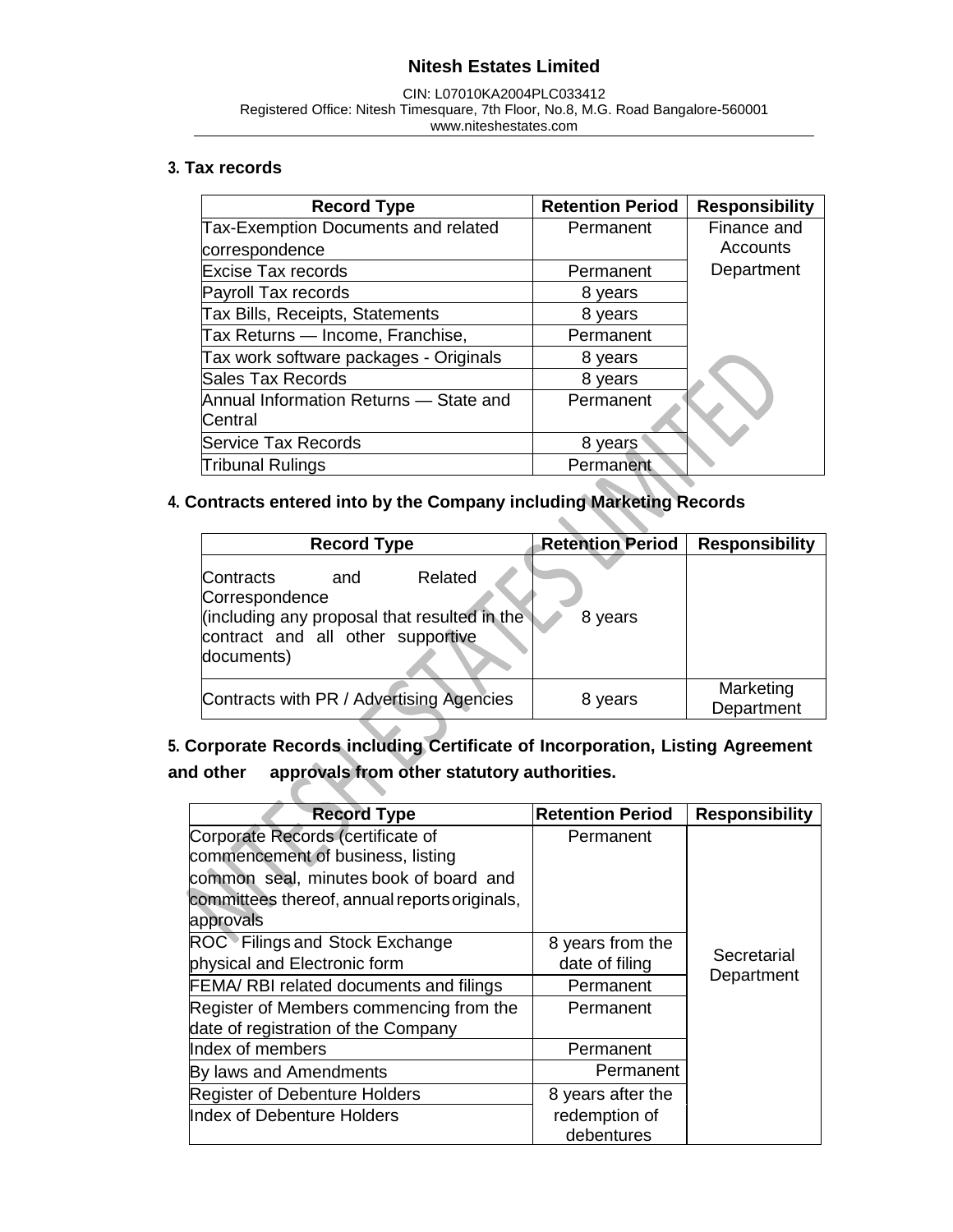CIN: L07010KA2004PLC033412 Registered Office: Nitesh Timesquare, 7th Floor, No.8, M.G. Road Bangalore-560001 www.niteshestates.com

| Policies and Procedures                                                         | Permanent |          |
|---------------------------------------------------------------------------------|-----------|----------|
| Licence and Permits, BBMP BDA(like<br>Memorandum, and other statutory approvals | Permanent | Bus. Dev |

### **6. Legal Files and Records**

| <b>Record Type</b>                     | <b>Retention Period   Responsibility</b> |            |
|----------------------------------------|------------------------------------------|------------|
| Legal Memoranda and Opinions           | 8 years                                  |            |
| Litigation files                       | 8 years                                  | Legal      |
| <b>Court Orders</b>                    | Permanent                                | Department |
| Trademarks, Copyrights, Licenses, etc. | Permanent                                |            |
| Other related records                  | Permanent                                |            |

### **7. Property Records**

| <b>Record Type</b>                                                      | <b>Retention Period</b> | <b>Responsibility</b> |
|-------------------------------------------------------------------------|-------------------------|-----------------------|
| Correspondence, Property Deeds,<br>Assessments, Licenses, Rights of Way | Permanent               |                       |
| Original Purchase / Sale Deeds                                          | Permanent               | Land Department       |
| Original Lease Agreements                                               | 8 years after           |                       |
|                                                                         | expiration of the       |                       |
|                                                                         | lease                   |                       |

X

# **8. Payroll Records**

| <b>Record Type</b>                         | <b>Retention Period</b> | <b>Responsibilit</b> |
|--------------------------------------------|-------------------------|----------------------|
| <b>Employee Deduction Authorization</b>    | 8 years after           |                      |
| Payroll Deductions                         | termination of          |                      |
| Labour Distribution Cost Records including | service of              |                      |
| details regarding gratuity and retiral     | employment              |                      |
| disbursements                              |                         | HR.                  |
| Payroll Registers (Gross and Net)          |                         | Department           |
| Time Cards / Sheets                        | 8 years                 |                      |
| <b>Unclaimed Wage Records</b>              | 8 years                 |                      |
| <b>Leave Records</b>                       | 8 years after the       |                      |
|                                            | relevant_period         |                      |

### **9. Pension and retirement related Records**

| <b>Record Type</b>                       | <b>Retention Period   Responsibilit</b> |                  |
|------------------------------------------|-----------------------------------------|------------------|
| <b>Retirement and Pension</b><br>Records | Permanent                               | HR<br>Department |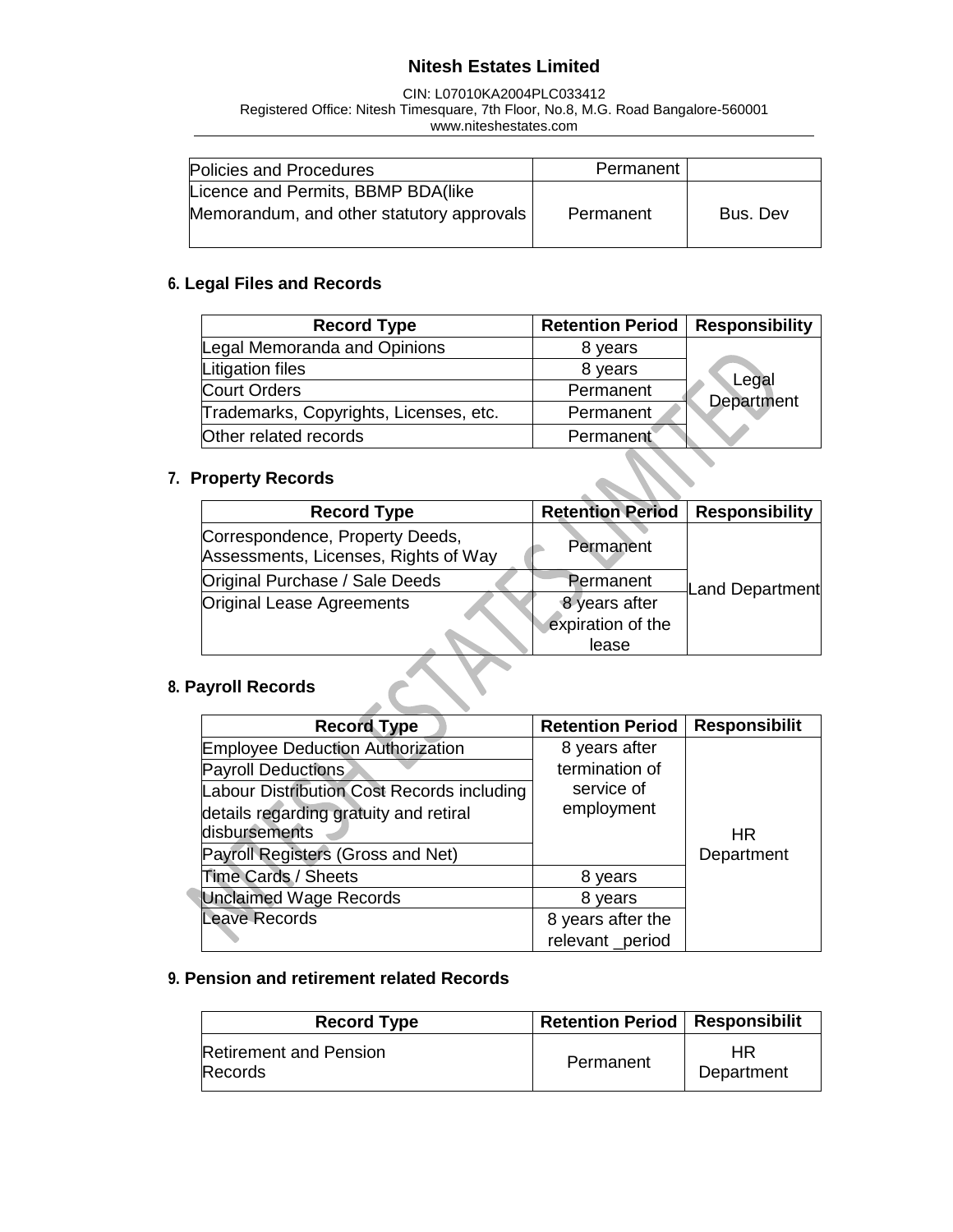### **10.Personnel and HR Records**

| <b>Record Type</b>                         | <b>Retention Period</b> | <b>Responsibilit</b> |
|--------------------------------------------|-------------------------|----------------------|
| Personnel Files of individual employees    | Permanent               | HR                   |
| Commission / Bonuses / Incentives /        | 8 years                 | Department           |
| <b>Employee Earnings Records</b>           | 8 years after           |                      |
| Attendance registers / records             | termination of          |                      |
| <b>Employee Medical Records</b>            | service of              |                      |
| Attendance records, application forms, job | employment              |                      |
| or                                         |                         |                      |
| promotion records, performance             |                         |                      |
| qualification records, enquiry related     |                         |                      |
| <b>Employment Contracts - Individual</b>   |                         |                      |
| Employee Handbook & Induction Manual       | Permanent               |                      |
| Correspondence with Employment             | 8 years                 |                      |
| Agencies                                   |                         |                      |
| <b>Job Description</b>                     | 8 years after           |                      |
|                                            | superseding the         |                      |
|                                            | earlier document        |                      |

### **11.Electronic Documents including email retention and back up**

Electronic Mail: Not all emails need to be retained, depending on the subject matters:

- All e-mail from internal and external sources to be archived according to the space constraint provided to the employee.
- Staff will strive to keep all but an insignificant minority of their email related to business issues.
- Staff will not store or transfer the Company related emails on non-work related computers except as necessary or appropriate with due approvals from the Central IT team and the respective Managers.
- Staff will take care not to send confidential / proprietary information to outside sources.
- Any e-mail that the staff deemed vital to the performance of their job should be copied to the staff's specific folder and/or printed and stored in the employees' workplace.

### **12. Correspondence and Internal Memoranda & Miscellaneous Records**

General Principle: Most correspondence and internal memoranda should be retained for the same period as the document they pertain to or support. For instance, a letter pertaining to a particular contract would be retained as long as the contracts term.